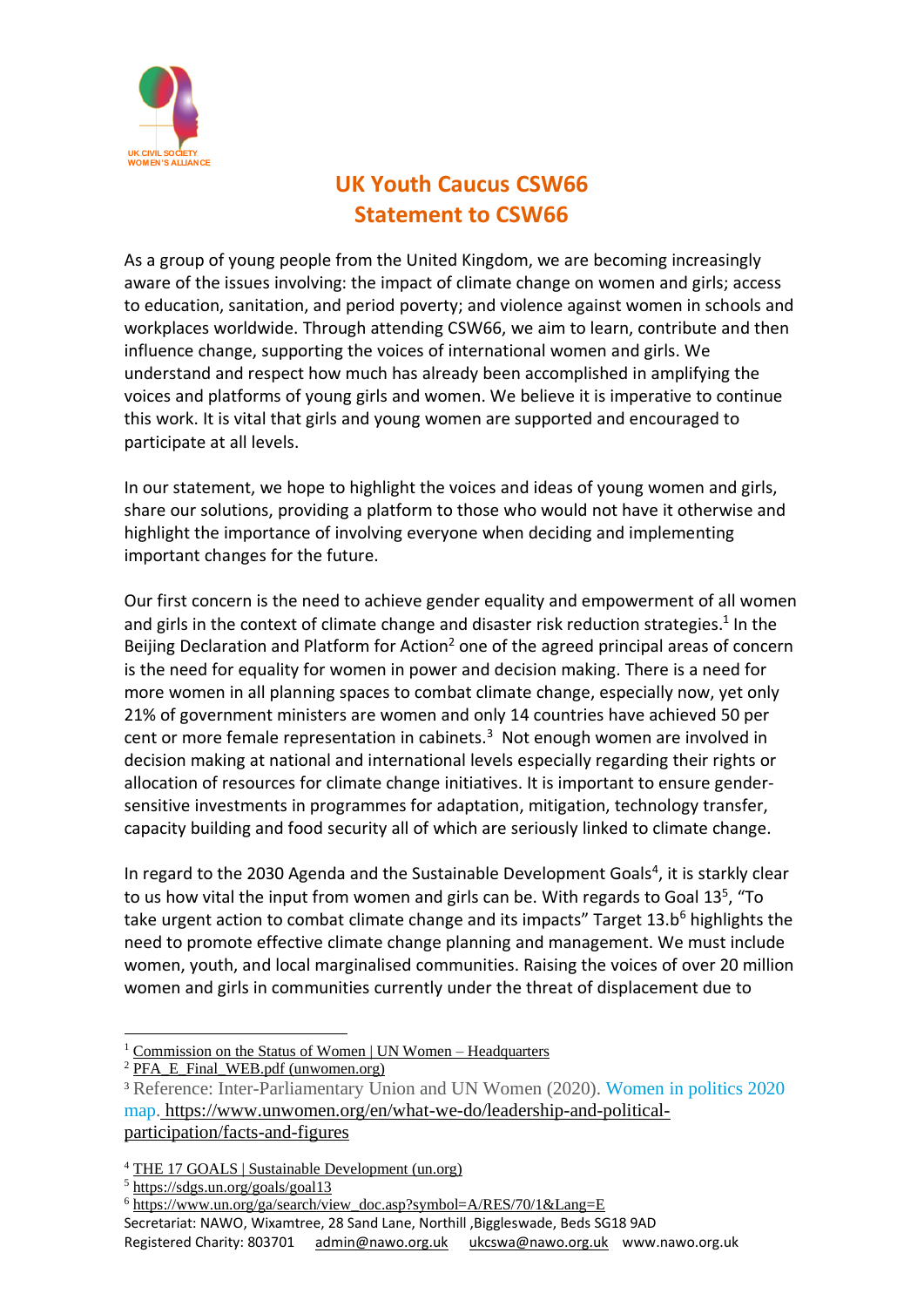

climate change<sup>7</sup> and providing support will contribute to improving their livelihoods and ability to adapt. Although the Beijing Declaration and Platform for Action<sup>8</sup> did not include the terminology of climate change, the critical area of concern "women and the environment" presaged the role of women and girls and calls for action to support women and the environment. As young people who are facing life in a world increasingly impacted by climate change and one in which women and girls are those most affected by it. It is vital to not only strive for more women to become more involved in decision making but to gain access to land, productive resources and have a voice in environmental planning and management. Tanya Steele, CEO of WWF UK, in her comments at COP26 and shared by the Women in Climate Action Group concluded: *"Women are not just victims; given the opportunity, they are powerful agents of change. Their leadership is critical as we look to address the huge task ahead of us to stop the destruction of nature and help it recover." <sup>9</sup>*

We call for accountability of all companies that cause environmental damage, with the implementation of tougher legislation aimed at those who continue to gain profit at the expense of environmental welfare. All private and public sector entities must improve their inclusivity of women and girls in decision-making protocols – so that the voice of those they are affecting worldwide is heard at the decision-making table.

STOP ECOCIDE international is an organisation that is fighting for and raising awareness about ecocide which can be understood as mass damage and destruction of ecosystems committed repeatedly over decades.<sup>10</sup> Currently the organisation is campaigning for the Rome Statute of the International Criminal Court (ICC) to be amended for a new fifth edition of ECOCIDE<sup>11</sup>. We believe that campaigning and supporting this will contribute significantly to combatting climate change as actions such as oil spills, mineral extraction, and Agent Orange<sup>12</sup> will become arrestable crimes and severe environmental harm will become liable to criminal prosecution. This landmark amendment would encourage greater recognition for climate change and enforce the right actions to become commonplace in all areas of business and industry.

The access of women and girls to sanitation and the concern of period poverty worldwide is of grave concern to us. According to the United Nations Population Fund, period poverty describes the struggles many low-income women and girls face while trying to afford menstrual products. The term also refers to the increased economic vulnerability women and girls face due to the financial burden posed by menstrual supplies.  $^{13}$  Period poverty is a global issue affecting women and girls worldwide and we strongly believe that there needs to be a change. Supplies involve menstrual pads and

<sup>7</sup> <https://www.wen.org.uk/wp-content/uploads/Why-women-and-climate-change-briefing-2.pdf>

<sup>8</sup> The Beijing 12 critical areas of concern [deconstructed](https://www.unwomen.org/en/news/in-focus/csw59/feature-stories#violence) | UN Women – Headquarters

<sup>•</sup> <sup>9</sup> Tanya Steele, CEO, WWF UK

COP26 – women [excluded](https://www.aviva.com/newsroom/news-releases/2021/11/cop26-women-excluded-in-fight-against-climate-change/) in fight against climate change - Aviva plc

<sup>&</sup>lt;sup>10</sup> What is ecocide? — Stop Ecocide [International](https://www.stopecocide.earth/what-is-ecocide)

<sup>&</sup>lt;sup>11</sup> Making ecocide a crime — Stop Ecocide [International](https://www.stopecocide.earth/making-ecocide-a-crime)

<sup>&</sup>lt;sup>12</sup> Exposure to Agent Orange, a case of ["ecocide",](https://ejatlas.org/conflict/exposure-to-agent-orange) Vietnam | EJAtlas

<sup>13</sup> <https://www.unfpa.org/menstruationfaq#Period%20Poverty>

Secretariat: NAWO, Wixamtree, 28 Sand Lane, Northill ,Biggleswade, Beds SG18 9AD

Registered Charity: 803701 [admin@nawo.org.uk](mailto:admin@nawo.org.uk) [ukcswa@nawo.org.uk](mailto:ukcswa@nawo.org.uk) www.nawo.org.uk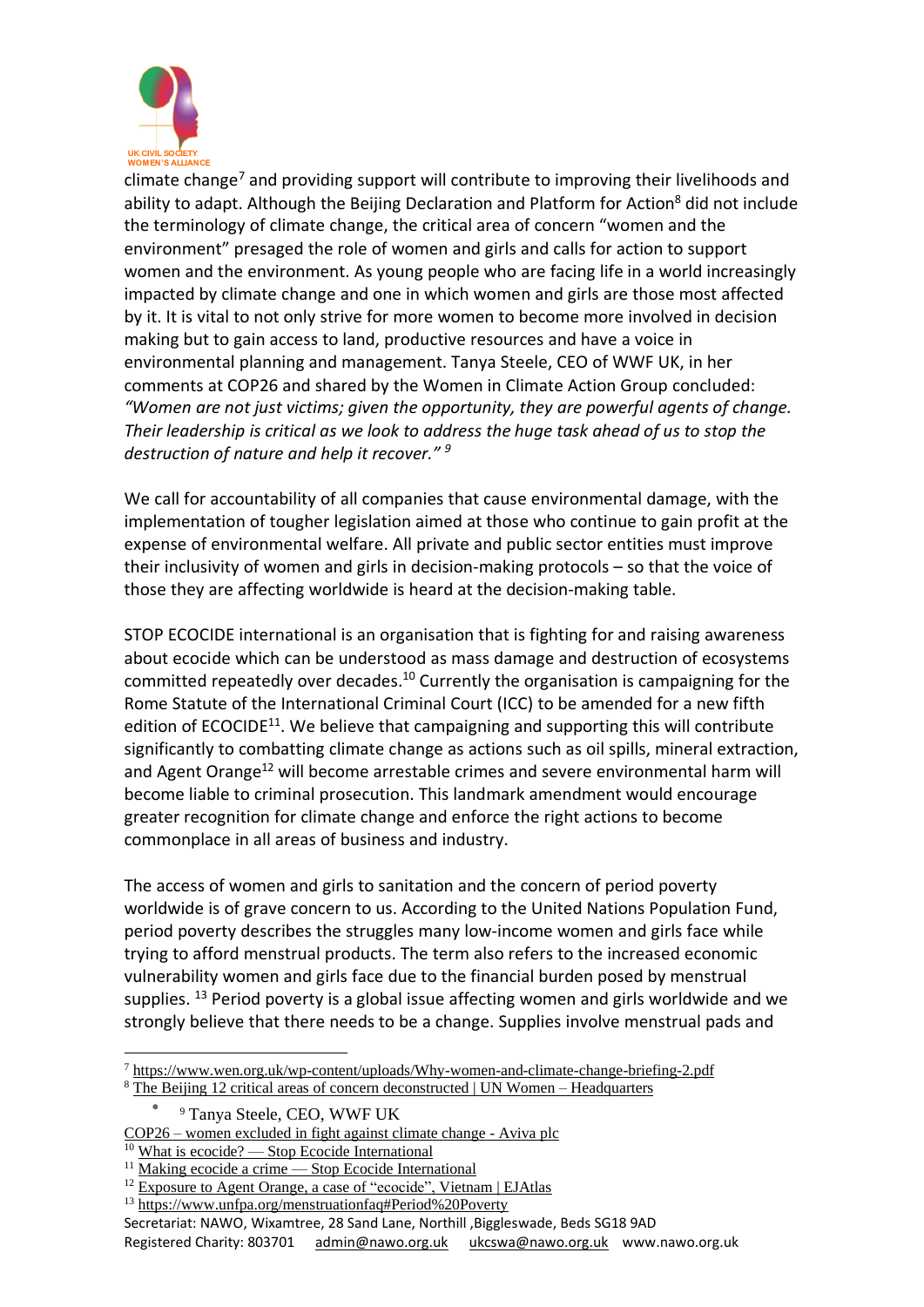

tampons but should not exclude the additional costs related to pain medication and underwear. 1 in 10 girls in Africa miss school<sup>14</sup> as they are unable to afford these supplies which result in lasting consequences on their education and future employment, in addition, 500 million women worldwide experience period poverty every week $^{15}$  forcing them to stay at home, prolonging these consequences on their economic income and inhibiting their future opportunities. As young females who value our education greatly, we believe that rectifying this current injustice should be of the utmost importance to all global leaders. On average, women spend 7 years menstruating throughout their lifetime<sup>16</sup>, during which time they can experience menstruation-related exclusion, neglect, or discrimination. Without easy access to such products women are unable to take a variety of jobs. This impacts females around the world, by prohibiting their ability to progress in society as quickly as males simply due to their genetic makeup.

Scotland has introduced the 'Period Products (Free Provision) Bill,' putting a legal duty on local authorities to ensure anyone who needs period products can obtain them for free. Monica Lennon's aim is for the Bill is to tackle "period poverty," due to seeing these products as a necessity and believes that providing access to them is important for people's dignity.<sup>17</sup> In addition there should be no tax payable on sanitary products. Financial support is necessary for the development of environmentally friendly products and to strengthen existing organisations working in this field. The example of Scotland is one we would like highlighted with other countries developing similar domestic approaches. The SDGs aspire to achieve gender equality and reduce poverty. We believe this must include abolishing the discrimination and unjust exclusion women and girls face because of period poverty.

As young women representing the United Kingdom, we believe that tackling violence against women and girls in education is crucial to ensure young women and girls receive the quality education they deserve. The Beijing Declaration and Platform for Action<sup>18</sup> critical area of concern women and education, acknowledges there should be a commitment towards equality for all women and girls within education and the promotion of gender equality within training, the revision of formal school curricula and policies, and all educational programme support. 59% of young women aged 13-21 say they had faced some form of sexual harassment at school or college in the past year<sup>19</sup> and in June 2020 an organisation was founded called 'Everyone Invited' to combat this<sup>20</sup>. They aim to create a space for survivors of sexual assault, rape, or harassment to share their stories in the global eradication of rape culture. We acknowledge and deeply respect those who have come forward with testimonies, contributing to the 'Everyone's

<sup>15</sup> Period Poverty – A Global Crisis – WIIS | Women In International Security [\(wiisglobal.org\)](https://wiisglobal.org/period-poverty-a-global-crisis/)

<sup>&</sup>lt;sup>14</sup> Period Poverty, Stigma Are Keeping Girls Out of School [\(globalcitizen.org\)](https://www.globalcitizen.org/en/content/menstrual-hygiene-day-education/)

<sup>&</sup>lt;sup>16</sup> [https://www.unicef.org/press-releases/fast-facts-nine-things-you-didnt-know-about-](https://www.unicef.org/press-releases/fast-facts-nine-things-you-didnt-know-about-menstruation#:~:text=On%20average%20a%20woman%20menstruates%20for%20about%207%20years%20during%20their%20lifetime)

[menstruation#:~:text=On%20average%20a%20woman%20menstruates%20for%20about%207%20years%2](https://www.unicef.org/press-releases/fast-facts-nine-things-you-didnt-know-about-menstruation#:~:text=On%20average%20a%20woman%20menstruates%20for%20about%207%20years%20during%20their%20lifetime) [0during%20their%20lifetime.](https://www.unicef.org/press-releases/fast-facts-nine-things-you-didnt-know-about-menstruation#:~:text=On%20average%20a%20woman%20menstruates%20for%20about%207%20years%20during%20their%20lifetime)

<sup>&</sup>lt;sup>17</sup> https://www.parliament.scot/bills-and-laws/bills/period-products-free-provision-scotland-bill

<sup>18</sup> <https://www.unwomen.org/en/news/in-focus/csw59/feature-stories#education>

 $19 \overline{\text{HMe}}$ Too at School [\(endviolenceagainstwomen.org.uk\)](https://www.endviolenceagainstwomen.org.uk/campaign/metoo-at-school/)

<sup>20</sup> <https://www.everyonesinvited.uk/>

Secretariat: NAWO, Wixamtree, 28 Sand Lane, Northill ,Biggleswade, Beds SG18 9AD Registered Charity: 803701 [admin@nawo.org.uk](mailto:admin@nawo.org.uk) [ukcswa@nawo.org.uk](mailto:ukcswa@nawo.org.uk) www.nawo.org.uk